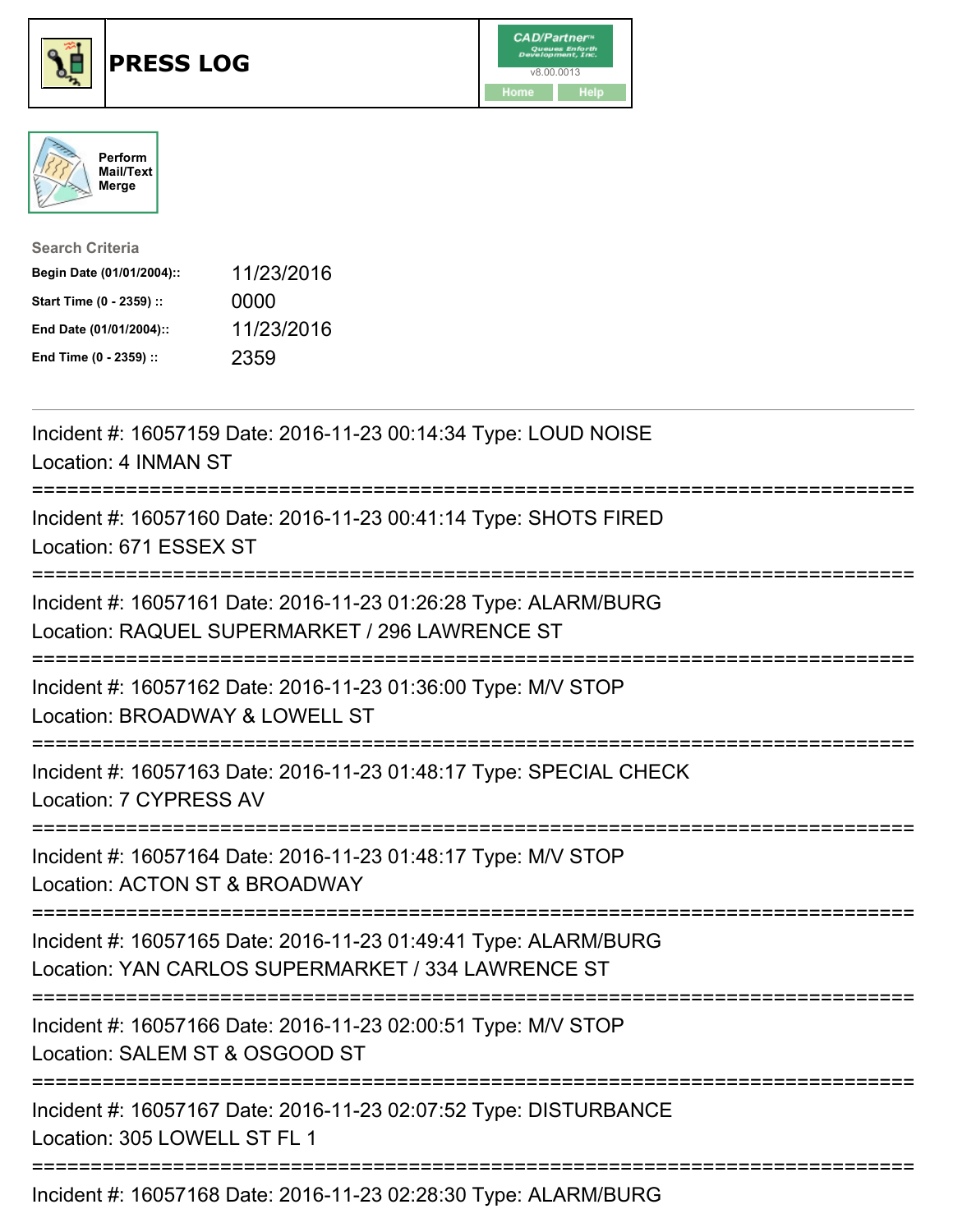| Location: ANESTIAS METAL CORP / 48-50 MEDFORD ST                                                                                  |
|-----------------------------------------------------------------------------------------------------------------------------------|
| Incident #: 16057169 Date: 2016-11-23 02:30:45 Type: M/V STOP<br>Location: N PARRISH RD & CRAWFORD ST<br>======================== |
| Incident #: 16057170 Date: 2016-11-23 02:45:52 Type: M/V STOP<br>Location: BRADFORD ST & HAMPSHIRE ST                             |
| Incident #: 16057172 Date: 2016-11-23 02:49:43 Type: BUILDING CHK<br>Location: SHALOM AUTO SALES / null<br>:===================== |
| Incident #: 16057171 Date: 2016-11-23 02:50:23 Type: BUILDING CHK<br>Location: EASTERN GARAGE DOOR / 417 CANAL ST                 |
| Incident #: 16057173 Date: 2016-11-23 02:53:11 Type: M/V STOP<br>Location: BLANCHARD ST & SALEM ST                                |
| Incident #: 16057174 Date: 2016-11-23 02:53:45 Type: SPECIAL CHECK<br>Location: 7 CYPRESS AV                                      |
| Incident #: 16057175 Date: 2016-11-23 03:03:53 Type: THREATS<br>Location: 305 LOWELL ST FL 2                                      |
| Incident #: 16057176 Date: 2016-11-23 03:04:13 Type: M/V STOP<br>Location: FRANKLIN ST & LOWELL ST                                |
| Incident #: 16057177 Date: 2016-11-23 03:14:49 Type: MEDIC SUPPORT<br>Location: 202 FARNHAM ST                                    |
| Incident #: 16057178 Date: 2016-11-23 03:31:50 Type: DOMESTIC/PROG<br>Location: 158 BOXFORD ST                                    |
| Incident #: 16057179 Date: 2016-11-23 05:26:33 Type: B&E/MV/PAST<br>Location: 89 WOODLAND ST                                      |
| Incident #: 16057180 Date: 2016-11-23 05:39:52 Type: MEDIC SUPPORT<br>Location: 65.5 WATER ST                                     |
| Incident #: 16057181 Date: 2016-11-23 06:15:52 Type: ALARMS<br>Location: 439 S UNION ST #101                                      |
| Incident #: 16057182 Date: 2016-11-23 06:31:40 Type: M/V STOP                                                                     |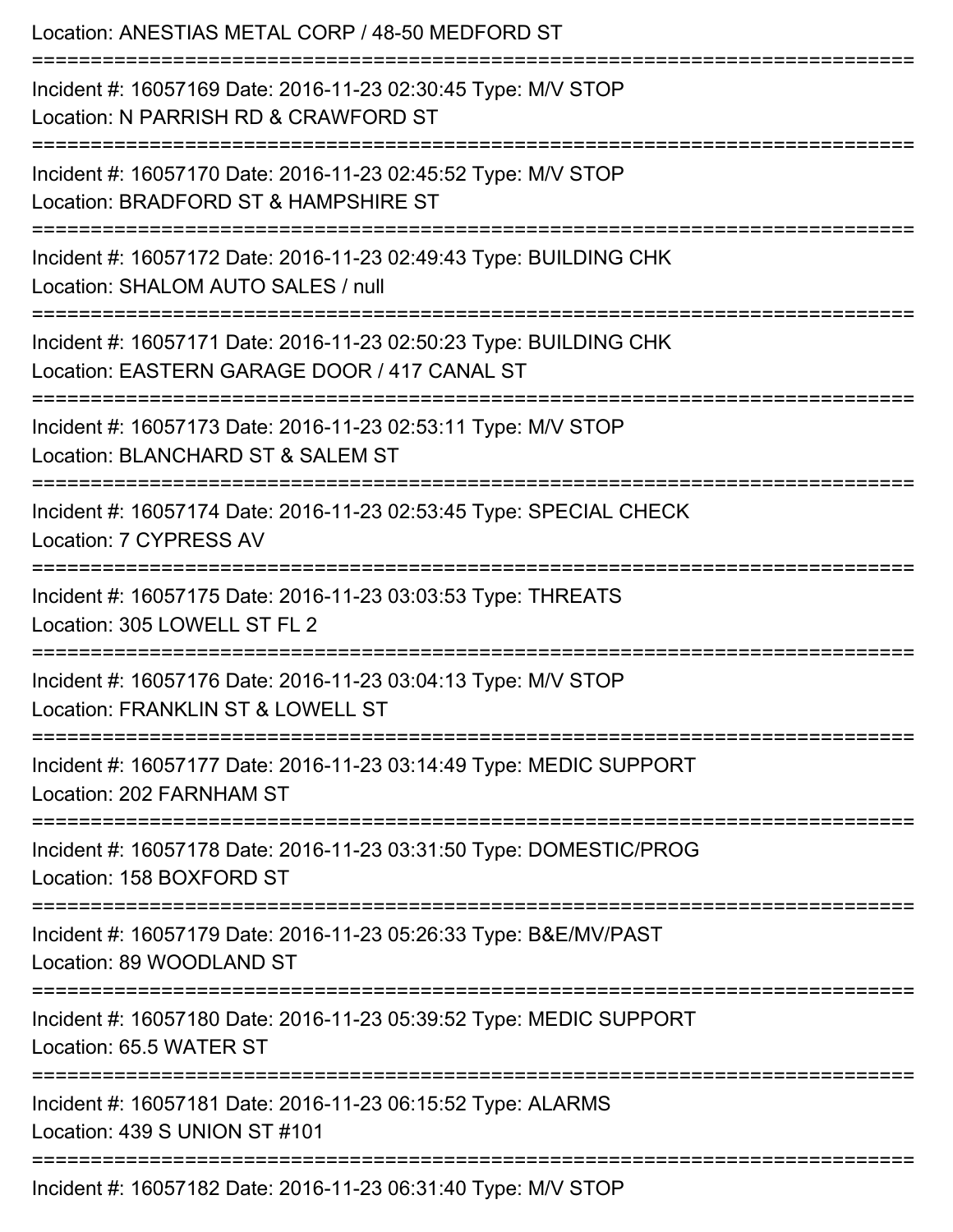| Incident #: 16057183 Date: 2016-11-23 06:40:58 Type: M/V STOP<br>Location: ANDOVER ST & BEACON AV                   |
|---------------------------------------------------------------------------------------------------------------------|
| Incident #: 16057184 Date: 2016-11-23 07:00:34 Type: M/V STOP<br>Location: 77 ESSEX ST                              |
| Incident #: 16057185 Date: 2016-11-23 07:07:24 Type: M/V STOP<br>Location: 169 ESSEX ST                             |
| Incident #: 16057186 Date: 2016-11-23 07:36:15 Type: ALARM/BURG<br>Location: HOOLE RESIDENCE / 26 DURSO AV          |
| Incident #: 16057187 Date: 2016-11-23 07:48:53 Type: M/V STOP<br>Location: ANDOVER ST & CLIFTON ST                  |
| Incident #: 16057189 Date: 2016-11-23 08:02:22 Type: B&E/MV/PAST<br>Location: 7 ALLSTON ST                          |
| Incident #: 16057188 Date: 2016-11-23 08:05:15 Type: M/V STOP<br>Location: JACKSON ST & PARK ST                     |
| Incident #: 16057190 Date: 2016-11-23 08:11:31 Type: AUTO ACC/NO PI<br><b>Location: MERRIMACK ST</b>                |
| Incident #: 16057191 Date: 2016-11-23 08:20:45 Type: 911 HANG UP<br>Location: 158 BOXFORD ST                        |
| Incident #: 16057192 Date: 2016-11-23 09:20:25 Type: ALARM/BURG<br>Location: SMITH RESD / 174 MARSTON ST            |
| Incident #: 16057193 Date: 2016-11-23 09:26:56 Type: INVEST CONT<br>Location: LAWRENCE HIGH SCHOOL / 70 N PARISH RD |
| Incident #: 16057194 Date: 2016-11-23 09:34:45 Type: HIT & RUN M/V<br>Location: S BROADWAY & SOUTH ST               |
| Incident #: 16057195 Date: 2016-11-23 09:39:13 Type: INVEST CONT<br>Location: 141 AMESBURY ST                       |
| Incident #: 16057196 Date: 2016-11-23 09:44:54 Type: HIT & RUN M/V                                                  |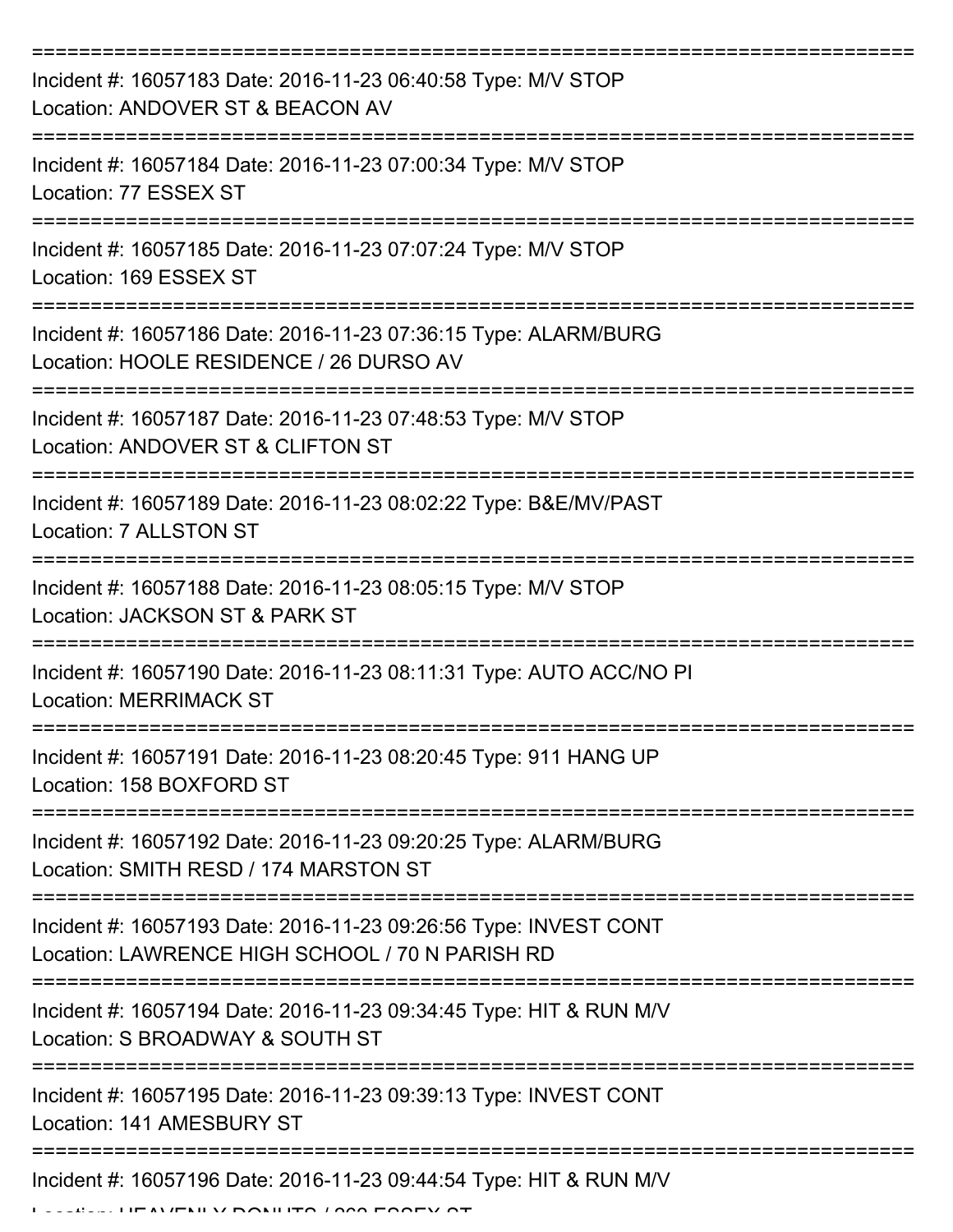| Incident #: 16057197 Date: 2016-11-23 09:47:53 Type: TOW OF M/V<br>Location: 32 WASHINGTON ST             |
|-----------------------------------------------------------------------------------------------------------|
| Incident #: 16057199 Date: 2016-11-23 09:50:04 Type: GENERAL SERV<br>Location: 333 METHUEN ST             |
| Incident #: 16057198 Date: 2016-11-23 09:51:21 Type: INVEST CONT<br>Location: 85 OXFORD ST                |
| Incident #: 16057200 Date: 2016-11-23 09:56:36 Type: SUS PERS/MV<br>Location: COMMON ST & LAWRENCE ST     |
| Incident #: 16057201 Date: 2016-11-23 09:59:01 Type: M/V STOP<br>Location: 80 AVON ST                     |
| Incident #: 16057202 Date: 2016-11-23 10:09:47 Type: INVESTIGATION<br>Location: 90 LOWELL ST              |
| Incident #: 16057203 Date: 2016-11-23 10:11:04 Type: M/V STOP<br>Location: BENNINGTON ST & FERN ST        |
| Incident #: 16057204 Date: 2016-11-23 10:15:51 Type: AUTO ACC/NO PI<br>Location: S UNION ST & WINTHROP AV |
| Incident #: 16057205 Date: 2016-11-23 10:20:49 Type: SUS PERS/MV<br>Location: SPEEDWAY / 615 BROADWAY     |
| Incident #: 16057206 Date: 2016-11-23 10:22:43 Type: SUS PERS/MV<br>Location: 17 DURANT ST                |
| Incident #: 16057207 Date: 2016-11-23 10:28:04 Type: UNWANTEDGUEST<br>Location: 220 OSGOOD ST             |
| Incident #: 16057208 Date: 2016-11-23 10:36:04 Type: AUTO ACC/PI<br>Location: 139 WATER ST                |
| Incident #: 16057209 Date: 2016-11-23 10:43:52 Type: M/V STOP<br>Location: E HAVERHILL ST & WOODLAND ST   |
| Incident #: 16057210 Date: 2016-11-23 10:46:21 Type: TOW OF M/V                                           |

Location: AMES ST & BVDONI AV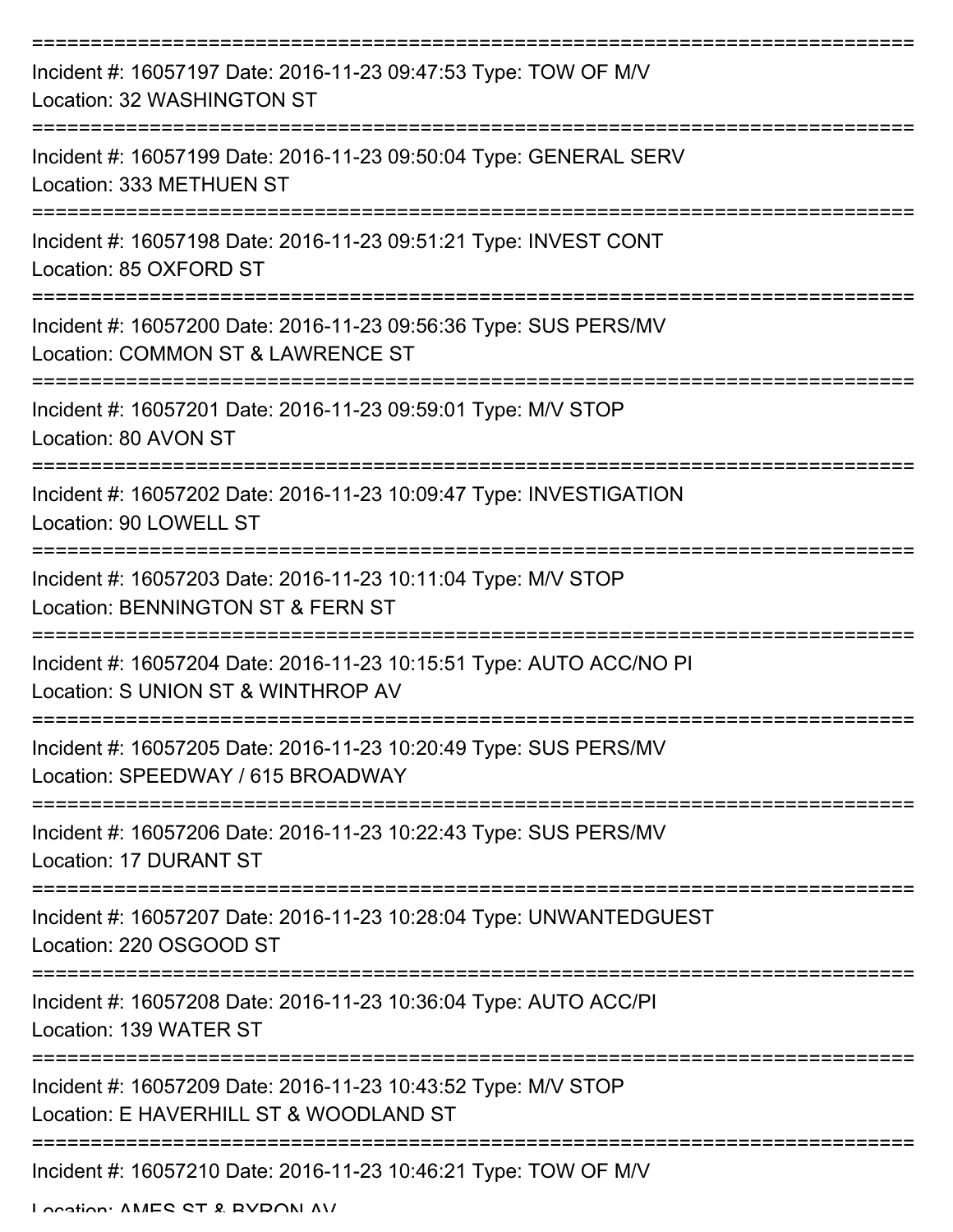| Incident #: 16057211 Date: 2016-11-23 10:54:16 Type: MAN DOWN<br>Location: FERN ST & LAWRENCE ST           |
|------------------------------------------------------------------------------------------------------------|
| Incident #: 16057212 Date: 2016-11-23 10:59:08 Type: M/V STOP<br>Location: BROADWAY & CONCORD ST           |
| Incident #: 16057213 Date: 2016-11-23 11:08:51 Type: WARRANT SERVE<br>Location: 99 TREMONT ST #4           |
| Incident #: 16057214 Date: 2016-11-23 11:19:07 Type: SPECIAL CHECK<br>Location: 7 CYPRESS AV               |
| Incident #: 16057215 Date: 2016-11-23 11:20:57 Type: ALARM/BURG<br>Location: KIENDO RESD / 167 ANDOVER ST  |
| Incident #: 16057216 Date: 2016-11-23 11:36:27 Type: M/V STOP<br>Location: HAVERHILL ST & MARGIN ST        |
| Incident #: 16057217 Date: 2016-11-23 11:56:06 Type: PARK & WALK<br>Location: BRADFORD ST & BROADWAY       |
| Incident #: 16057218 Date: 2016-11-23 12:02:49 Type: TOW OF M/V<br>Location: 5 RIDGE RD                    |
| Incident #: 16057219 Date: 2016-11-23 12:11:36 Type: AUTO ACC/NO PI<br>Location: ANDOVER ST & BLANCHARD ST |
| Incident #: 16057220 Date: 2016-11-23 12:12:22 Type: LOST PROPERTY<br>Location: 100 LOWELL ST              |
| Incident #: 16057221 Date: 2016-11-23 12:21:38 Type: M/V STOP<br>Location: HOWARD ST & PLEASANT ST         |
| Incident #: 16057222 Date: 2016-11-23 12:22:37 Type: AUTO ACC/PI<br>Location: CANAL ST & FRANKLIN ST       |
| Incident #: 16057223 Date: 2016-11-23 12:29:37 Type: ASSIST FIRE<br>Location: 22 WOODLAND ST               |
| Incident #: 16057224 Date: 2016-11-23 12:52:22 Type: SUS PERS/MV<br>Location: 37 EXCHANGE ST               |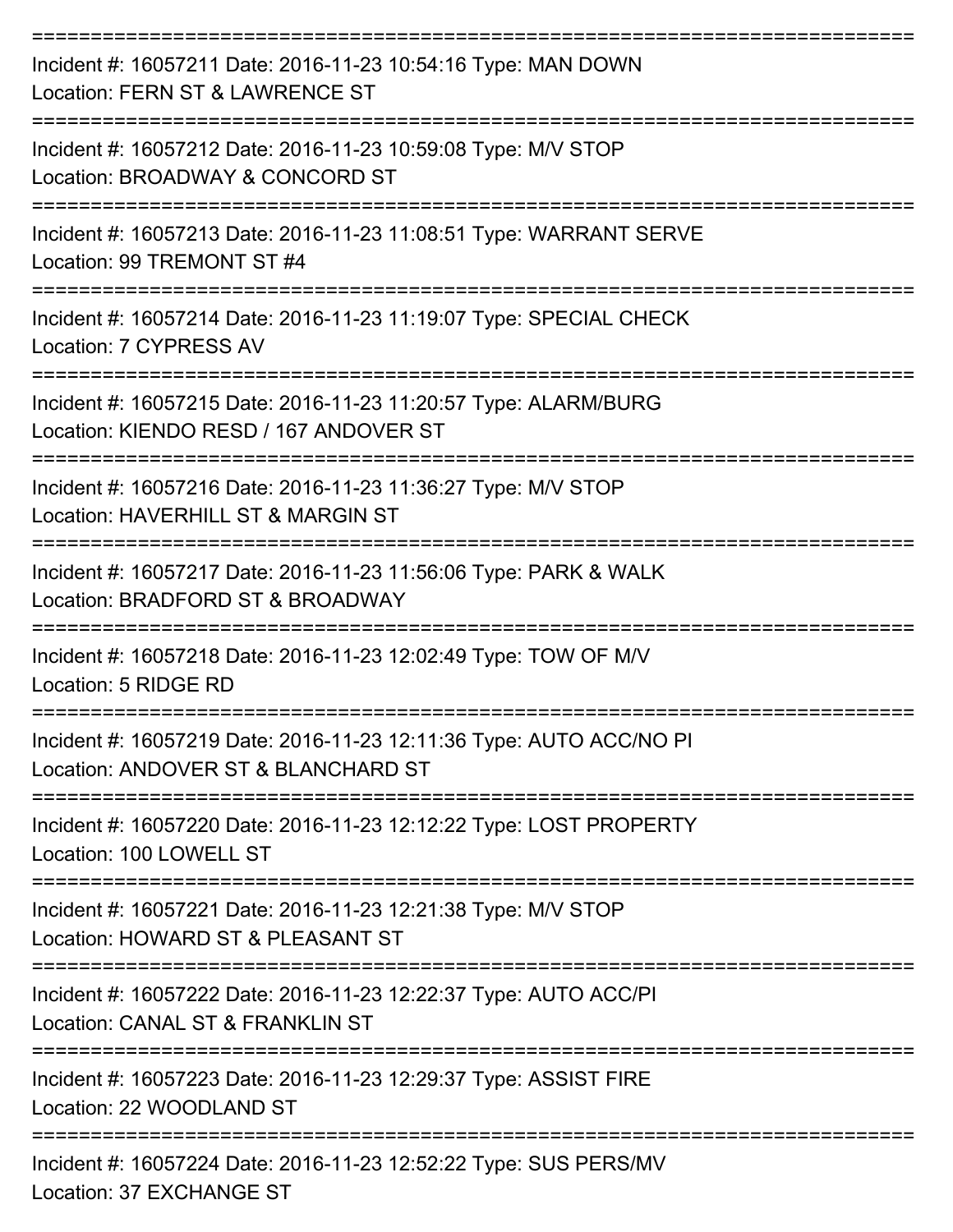Incident #: 16057226 Date: 2016-11-23 12:55:29 Type: ALARMS Location: 41 LEXINGTON ST =========================================================================== Incident #: 16057225 Date: 2016-11-23 12:56:38 Type: LARCENY/PAST Location: LAWRENCE HIGH SCHOOL / 70 N PARISH RD =========================================================================== Incident #: 16057227 Date: 2016-11-23 12:59:38 Type: AUTO ACC/NO PI Location: ESSEX ST & FRANKLIN ST =========================================================================== Incident #: 16057228 Date: 2016-11-23 12:59:44 Type: HIT & RUN M/V Location: BLANCHARD ST & SALEM ST =========================================================================== Incident #: 16057229 Date: 2016-11-23 13:04:04 Type: CK WELL BEING Location: 328 JACKSON ST FL 1STFL =========================================================================== Incident #: 16057230 Date: 2016-11-23 13:05:23 Type: SUS PERS/MV Location: HUSE ST & PARK ST =========================================================================== Incident #: 16057231 Date: 2016-11-23 13:08:17 Type: M/V STOP Location: BROADWAY & METHUEN ST =========================================================================== Incident #: 16057232 Date: 2016-11-23 13:21:07 Type: MAL DAMAGE Location: 150 ARLINGTON ST #REAR =========================================================================== Incident #: 16057233 Date: 2016-11-23 13:28:35 Type: M/V STOP Location: WARREN ST =========================================================================== Incident #: 16057236 Date: 2016-11-23 13:29:33 Type: MAL DAMAGE Location: 188 PHILLIPS ST =========================================================================== Incident #: 16057235 Date: 2016-11-23 13:29:57 Type: NOTIFICATION Location: 32 STEVENS AV =========================================================================== Incident #: 16057234 Date: 2016-11-23 13:30:28 Type: INVEST CONT Location: 243 SALEM ST =========================================================================== Incident #: 16057237 Date: 2016-11-23 13:34:09 Type: M/V STOP Location: HAMPSHIRE ST & LOWELL ST =========================================================================== Incident #: 16057238 Date: 2016-11-23 13:39:40 Type: UNWANTEDGUEST Location: 447 ESSEX ST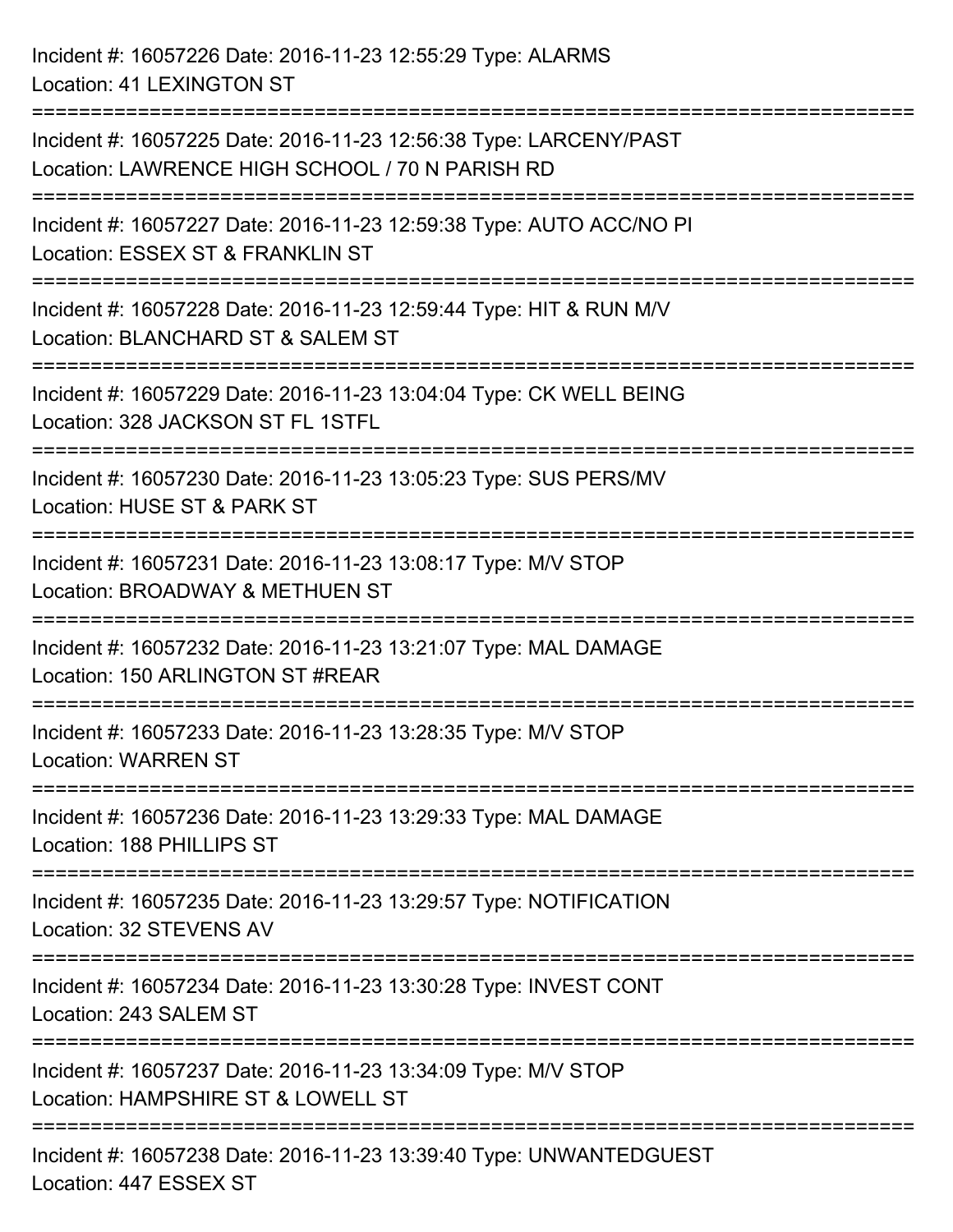| Incident #: 16057239 Date: 2016-11-23 13:43:00 Type: M/V STOP<br>Location: 205 BROADWAY                     |
|-------------------------------------------------------------------------------------------------------------|
| Incident #: 16057241 Date: 2016-11-23 13:47:10 Type: FRAUD<br>Location: 60 ISLAND ST #211                   |
| Incident #: 16057240 Date: 2016-11-23 13:48:46 Type: 209A/SERVE<br>Location: 41 VINE ST                     |
| Incident #: 16057242 Date: 2016-11-23 13:53:05 Type: 209A/SERVE<br>Location: 10 MONMOUTH ST                 |
| Incident #: 16057243 Date: 2016-11-23 13:58:57 Type: 209A/SERVE<br>Location: 7 EXCHANGE ST                  |
| Incident #: 16057244 Date: 2016-11-23 14:14:55 Type: 209A/SERVE<br>Location: 317 LOWELL ST                  |
| Incident #: 16057245 Date: 2016-11-23 14:18:02 Type: AUTO ACC/NO PI<br>Location: 205 BROADWAY               |
| Incident #: 16057246 Date: 2016-11-23 14:20:23 Type: 209A/SERVE<br>Location: 32 CHANDLER ST                 |
| Incident #: 16057247 Date: 2016-11-23 14:25:01 Type: AUTO ACC/NO PI<br>Location: HAVERHILL ST & PLYMOUTH ST |
| Incident #: 16057248 Date: 2016-11-23 14:36:38 Type: INVEST CONT<br>Location: 68 KENT ST                    |
| Incident #: 16057249 Date: 2016-11-23 14:40:11 Type: SUS PERS/MV<br>Location: 63 ROLLINS ST                 |
| Incident #: 16057250 Date: 2016-11-23 14:46:37 Type: 209A/SERVE<br>Location: 104 SALEM ST                   |
| Incident #: 16057251 Date: 2016-11-23 14:49:36 Type: LIC PLATE STO<br>Location: 42 MELROSE ST               |
| Incident #: 16057252 Date: 2016-11-23 14:55:03 Type: 209A/SERVE<br>Location: 304 MARKET ST                  |

===========================================================================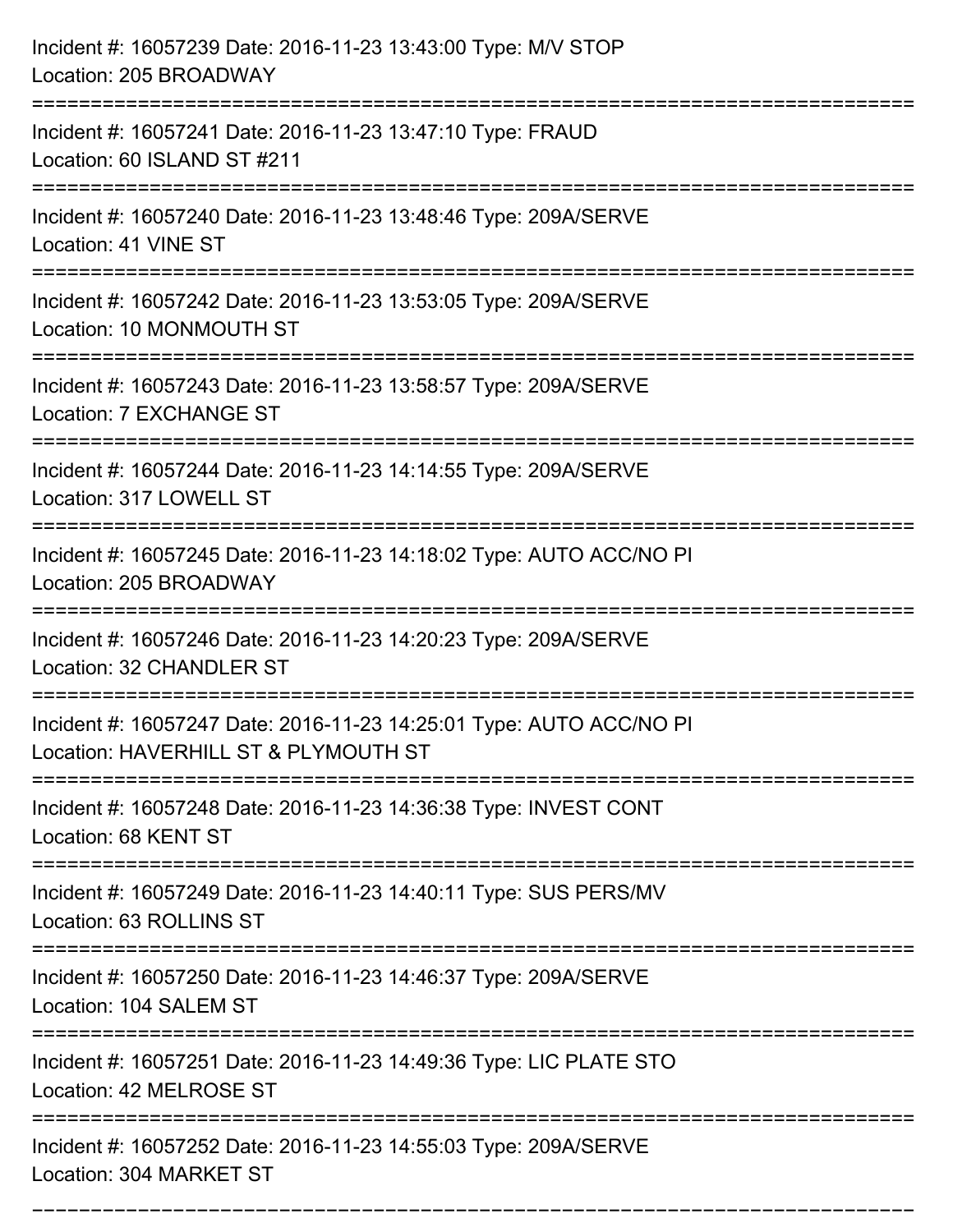| Incident #: 16057253 Date: 2016-11-23 14:57:31 Type: ANIMAL COMPL<br>Location: AMES ST & LOWELL ST<br>======================          |
|---------------------------------------------------------------------------------------------------------------------------------------|
| Incident #: 16057254 Date: 2016-11-23 15:01:41 Type: DOMESTIC/PROG<br>Location: 308 LOWELL ST                                         |
| Incident #: 16057255 Date: 2016-11-23 15:02:40 Type: HIT & RUN M/V<br>Location: 288 HAMPSHIRE ST<br>:================================ |
| Incident #: 16057256 Date: 2016-11-23 15:09:41 Type: 209A/SERVE<br>Location: 90 LOWELL ST                                             |
| Incident #: 16057257 Date: 2016-11-23 15:10:45 Type: 209A/SERVE<br>Location: 90 LOWELL ST<br>------------------------                 |
| Incident #: 16057258 Date: 2016-11-23 15:11:26 Type: 209A/SERVE<br>Location: 18 NESMITH ST                                            |
| Incident #: 16057259 Date: 2016-11-23 15:30:39 Type: M/V STOP<br>Location: 59 TREMONT ST                                              |
| Incident #: 16057260 Date: 2016-11-23 15:36:07 Type: AUTO ACC/NO PI<br><b>Location: SPRUCE ST</b>                                     |
| Incident #: 16057261 Date: 2016-11-23 15:48:48 Type: SHOPLIFTING<br>Location: 266 BROADWAY                                            |
| Incident #: 16057262 Date: 2016-11-23 15:51:10 Type: MISSING PERS<br><b>Location: 2 BENNINGTON ST</b>                                 |
| Incident #: 16057263 Date: 2016-11-23 16:23:07 Type: DISTURBANCE<br><b>Location: HANCOCK ST</b>                                       |
| Incident #: 16057264 Date: 2016-11-23 16:37:12 Type: LOST PROPERTY<br>Location: 661 MAY ST                                            |
| Incident #: 16057265 Date: 2016-11-23 16:43:38 Type: FIRE<br><b>Location: 17 FAIRMONT ST</b>                                          |
| Incident #: 16057267 Date: 2016-11-23 16:45:54 Type: ASSIST FIRE<br>Location: EATON ST & @RIVERFRONT PARK                             |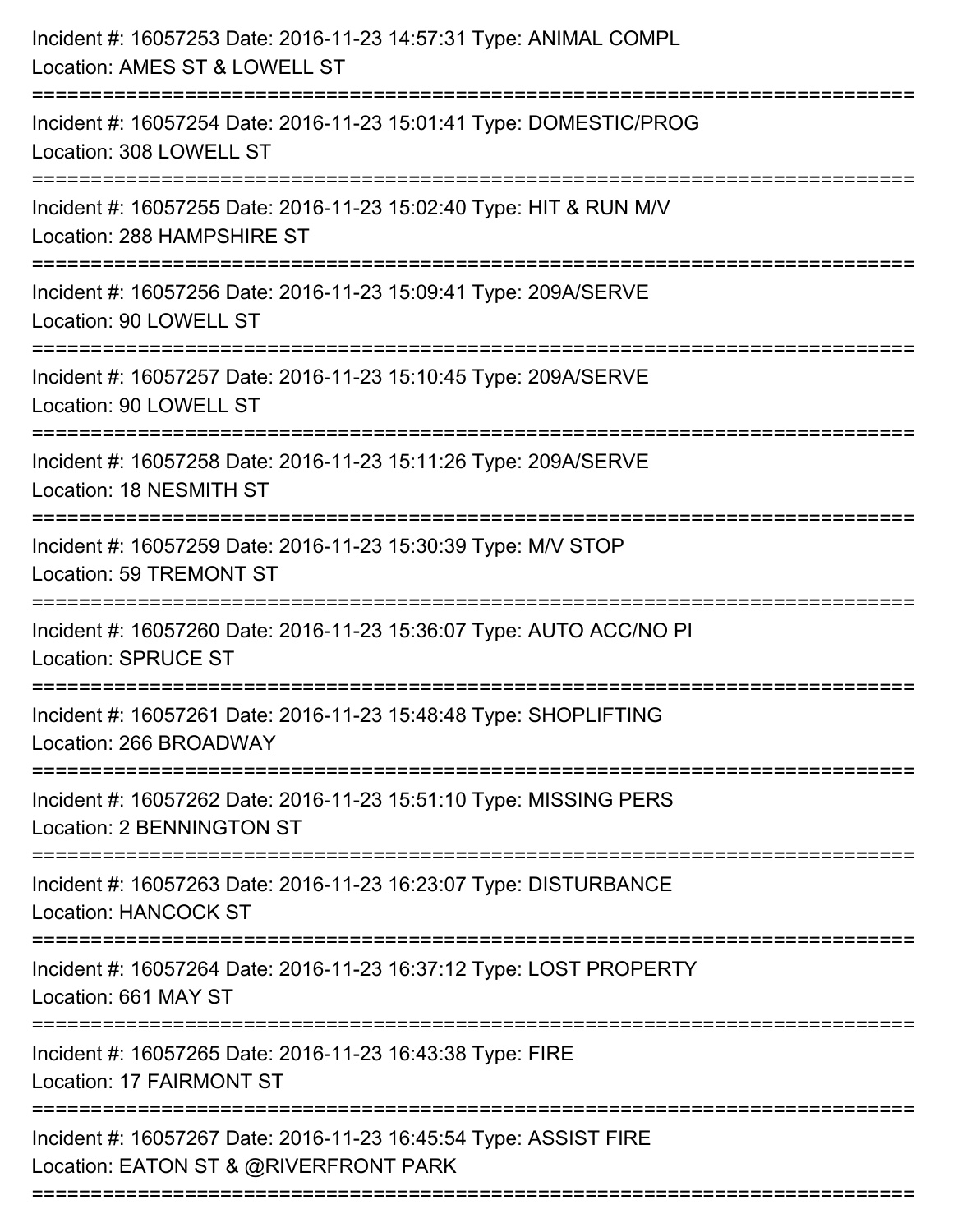Location: 378 LOWELL ST

| Incident #: 16057268 Date: 2016-11-23 16:50:23 Type: AUTO ACC/PED<br>Location: FRANKLIN & COMMON ST                    |
|------------------------------------------------------------------------------------------------------------------------|
| Incident #: 16057269 Date: 2016-11-23 16:53:05 Type: DRUG VIO<br>Location: BODWELL ST & SCHOOL ST                      |
| Incident #: 16057270 Date: 2016-11-23 17:17:59 Type: MEDIC SUPPORT<br><b>Location: HAVERHILL ST</b>                    |
| Incident #: 16057271 Date: 2016-11-23 17:25:46 Type: A&B PAST<br>Location: 18 BELLEVUE ST                              |
| Incident #: 16057272 Date: 2016-11-23 17:47:14 Type: DOMESTIC/PROG<br>Location: 97 BOXFORD ST FL 2                     |
| Incident #: 16057273 Date: 2016-11-23 18:01:56 Type: M/V STOP<br>Location: 101 AMESBURY ST                             |
| Incident #: 16057274 Date: 2016-11-23 18:11:15 Type: M/V STOP<br>Location: MERRIMACK ST & PARKER ST                    |
| Incident #: 16057275 Date: 2016-11-23 18:13:34 Type: AUTO ACC/UNK PI<br><b>Location: BUTLER ST &amp; WARREN ST</b>     |
| Incident #: 16057276 Date: 2016-11-23 18:20:03 Type: M/V STOP<br>Location: S BROADWAY & SHATTUCK ST                    |
| Incident #: 16057277 Date: 2016-11-23 18:21:46 Type: NEIGHBOR PROB<br>Location: 333 SALEM ST                           |
| Incident #: 16057278 Date: 2016-11-23 18:23:03 Type: M/V STOP<br>Location: CENTRAL BRIDGE / 0 MERRIMACK ST             |
| Incident #: 16057279 Date: 2016-11-23 18:25:27 Type: B&E/PAST<br>Location: 401 CANAL ST                                |
| Incident #: 16057280 Date: 2016-11-23 18:42:15 Type: DISTURBANCE<br>Location: 97 BOXFORD ST<br>======================= |
|                                                                                                                        |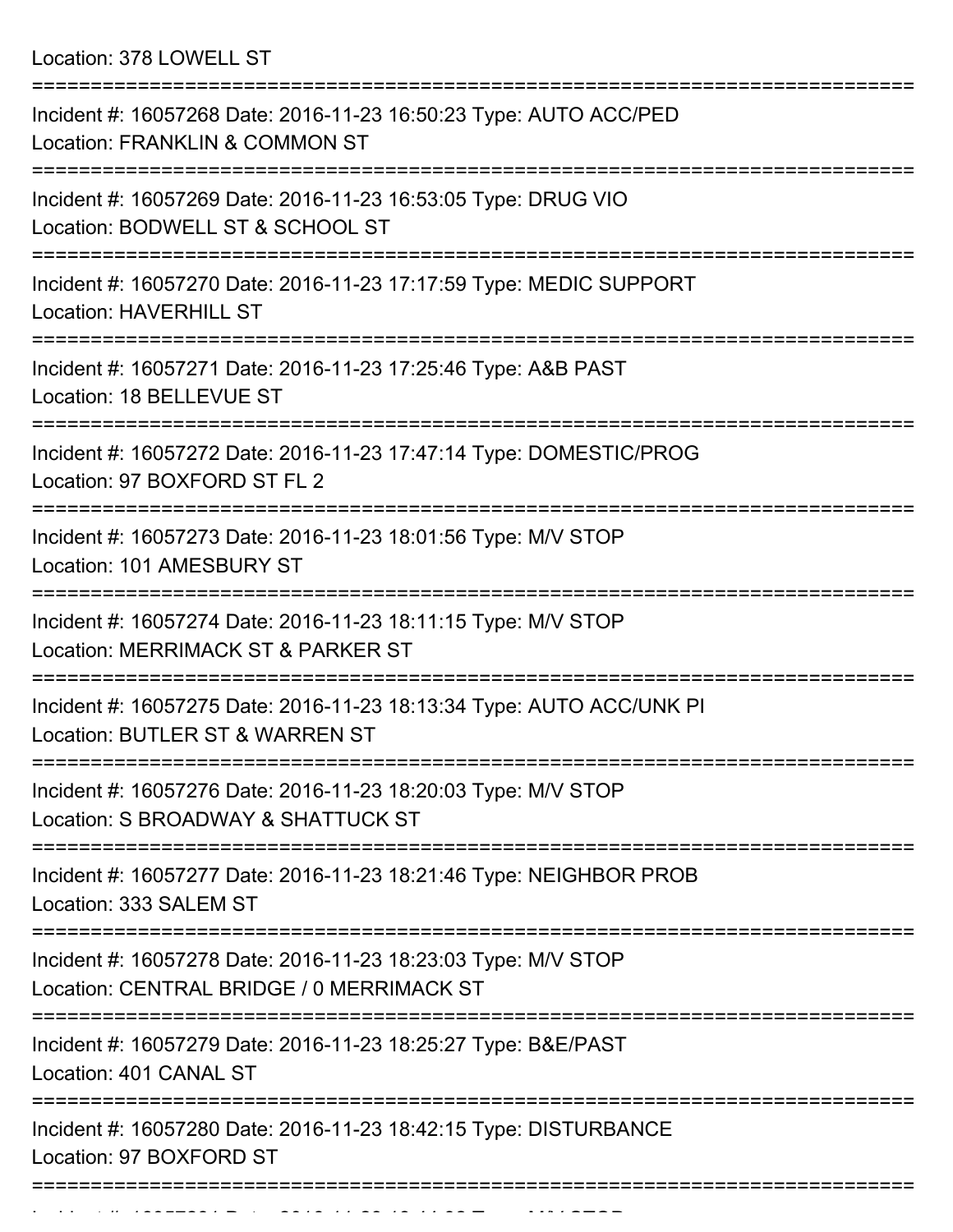Location: COMMON ST & HAMPSHIRE ST

| Incident #: 16057282 Date: 2016-11-23 18:52:40 Type: AUTO ACC/NO PI<br>Location: EASTON ST & S BROADWAY               |
|-----------------------------------------------------------------------------------------------------------------------|
| Incident #: 16057283 Date: 2016-11-23 18:58:30 Type: M/V STOP<br>Location: PAISANO'S / 265 MERRIMACK ST               |
| Incident #: 16057285 Date: 2016-11-23 19:01:44 Type: DISTURBANCE<br>Location: 28 BODWELL ST                           |
| Incident #: 16057284 Date: 2016-11-23 19:02:37 Type: DISTURBANCE<br>Location: 283 PROSPECT ST FL 1                    |
| Incident #: 16057286 Date: 2016-11-23 19:07:32 Type: M/V STOP<br>Location: COMMON ST & LAWRENCE ST                    |
| Incident #: 16057287 Date: 2016-11-23 19:11:19 Type: M/V STOP<br>Location: AMESBURY ST & LAWRENCE ST                  |
| Incident #: 16057288 Date: 2016-11-23 19:14:01 Type: M/V STOP<br>Location: PARK ST & SAUNDERS ST                      |
| Incident #: 16057289 Date: 2016-11-23 19:19:46 Type: M/V STOP<br>Location: HAVERHILL ST & UNION ST                    |
| Incident #: 16057290 Date: 2016-11-23 19:39:32 Type: AUTO ACC/PED<br>Location: FRIENDLYS RESTAURANT / 227 WINTHROP AV |
| Incident #: 16057291 Date: 2016-11-23 19:40:38 Type: M/V STOP<br>Location: AMESBURY ST & LEBANON ST                   |
| Incident #: 16057292 Date: 2016-11-23 19:42:08 Type: M/V STOP<br>Location: LAWRENCE ST & STEARNS AV                   |
| Incident #: 16057293 Date: 2016-11-23 20:03:36 Type: TRESPASSING<br>Location: 114 MARKET ST                           |
| Incident #: 16057294 Date: 2016-11-23 20:06:28 Type: ALARM/BURG<br>Location: CITY HALL / 200 COMMON ST                |
|                                                                                                                       |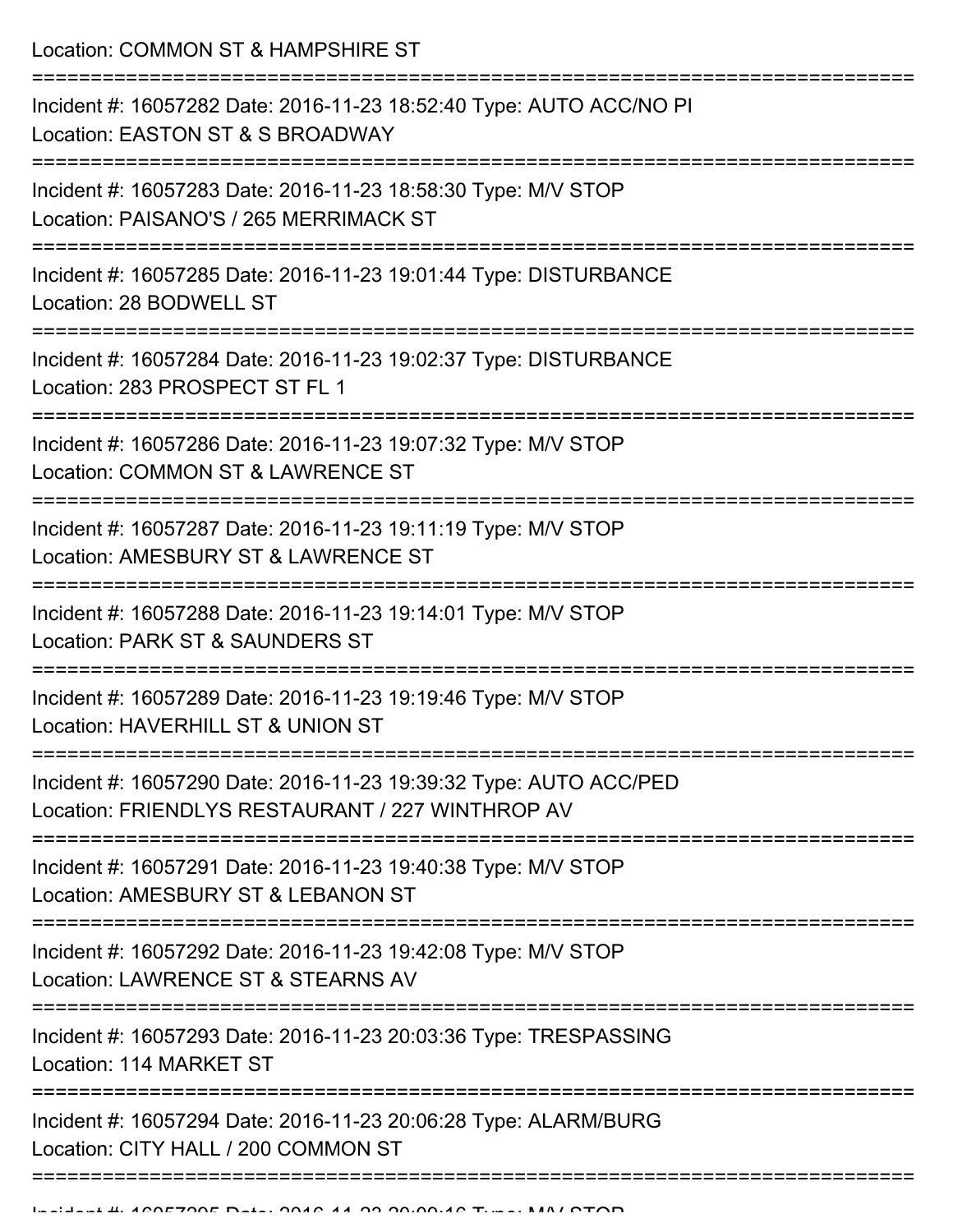Location: 78 MERRIMACK ST

| Incident #: 16057296 Date: 2016-11-23 20:21:23 Type: M/V STOP<br>Location: LAWRENCE ST & METHUEN ST |
|-----------------------------------------------------------------------------------------------------|
| Incident #: 16057297 Date: 2016-11-23 20:54:23 Type: NOISE ORD<br>Location: 14 BERESFORD ST         |
| Incident #: 16057298 Date: 2016-11-23 21:05:52 Type: THREATS<br>Location: 36 BRADFORD ST FL 2       |
| Incident #: 16057299 Date: 2016-11-23 21:25:26 Type: DOMESTIC/PROG<br>Location: 73 BAILEY ST FL 2   |
| Incident #: 16057300 Date: 2016-11-23 21:26:27 Type: ALARM/BURG<br>Location: 435 WINTHROP AV        |
| Incident #: 16057301 Date: 2016-11-23 21:27:49 Type: SUS PERS/MV<br>Location: 17 DURANT ST          |
| Incident #: 16057302 Date: 2016-11-23 21:40:07 Type: MV/BLOCKING<br><b>Location: 8 GRAICHEN TER</b> |
| Incident #: 16057303 Date: 2016-11-23 21:41:56 Type: CK WELL BEING<br>Location: 12 BRADFORD PL #1   |
| Incident #: 16057304 Date: 2016-11-23 22:09:44 Type: M/V STOP<br>Location: BROADWAY & COMMON ST     |
| Incident #: 16057305 Date: 2016-11-23 22:14:42 Type: 911 HANG UP<br>Location: 76 SARATOGA ST FL 3   |
| Incident #: 16057306 Date: 2016-11-23 22:15:57 Type: DK (DRUNK)<br>Location: 7 FOREST ST            |
| Incident #: 16057307 Date: 2016-11-23 22:35:13 Type: M/V STOP<br>Location: BROADWAY & HAVERHILL ST  |
| Incident #: 16057308 Date: 2016-11-23 22:42:21 Type: MISSING PERS<br>Location: 24 HILLTOP AV        |
| Incident #: 16057309 Date: 2016-11-23 22:47:47 Type: M/V STOP                                       |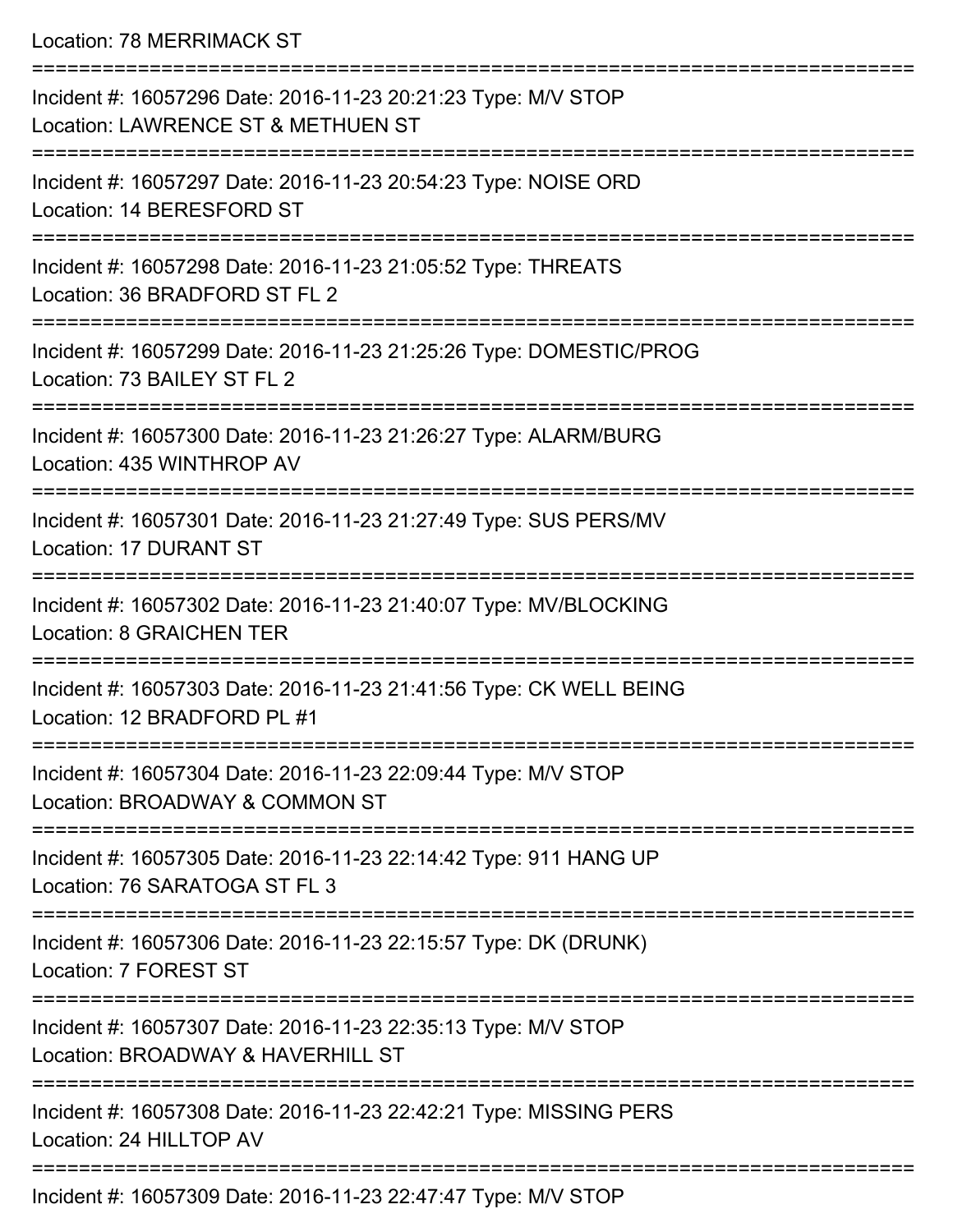| Incident #: 16057310 Date: 2016-11-23 22:48:45 Type: EXTRA SURVEIL<br>Location: BRUCE SCHOOL ANNEX / 483 LOWELL ST |
|--------------------------------------------------------------------------------------------------------------------|
| Incident #: 16057311 Date: 2016-11-23 22:56:07 Type: M/V STOP<br>Location: AVON ST & BELMONT ST                    |
| Incident #: 16057312 Date: 2016-11-23 23:20:16 Type: M/V STOP<br>Location: AMESBURY ST & CANAL ST                  |
| Incident #: 16057313 Date: 2016-11-23 23:23:55 Type: A&B PAST<br>Location: BROADWAY & FLORENCE ST                  |
| Incident #: 16057314 Date: 2016-11-23 23:28:22 Type: M/V STOP<br>Location: LAWRENCE ST & PARK ST                   |
| Incident #: 16057315 Date: 2016-11-23 23:30:20 Type: M/V STOP<br>Location: LAWRENCE ST & PARK ST                   |
| Incident #: 16057316 Date: 2016-11-23 23:32:47 Type: M/V STOP<br>Location: ERVING AV & LAWRENCE ST                 |
| Incident #: 16057317 Date: 2016-11-23 23:37:40 Type: M/V STOP<br>Location: SUMMER ST & UNION ST                    |
| Incident #: 16057318 Date: 2016-11-23 23:38:25 Type: SUS PERS/MV<br>Location: 46 STAFFORD ST                       |
| Incident #: 16057319 Date: 2016-11-23 23:46:17 Type: M/V STOP<br>Location: BROADWAY & CEDAR ST                     |
| Incident #: 16057320 Date: 2016-11-23 23:54:40 Type: M/V STOP<br>Location: CENTRE ST & HAMPSHIRE ST                |
| Incident #: 16057321 Date: 2016-11-23 23:55:40 Type: M/V STOP<br>Location: AMESBURY ST & LOWELL ST                 |
| Incident #: 16057322 Date: 2016-11-23 23:57:01 Type: M/V STOP<br>Location: LAWRENCE ST & TRENTON ST                |
|                                                                                                                    |